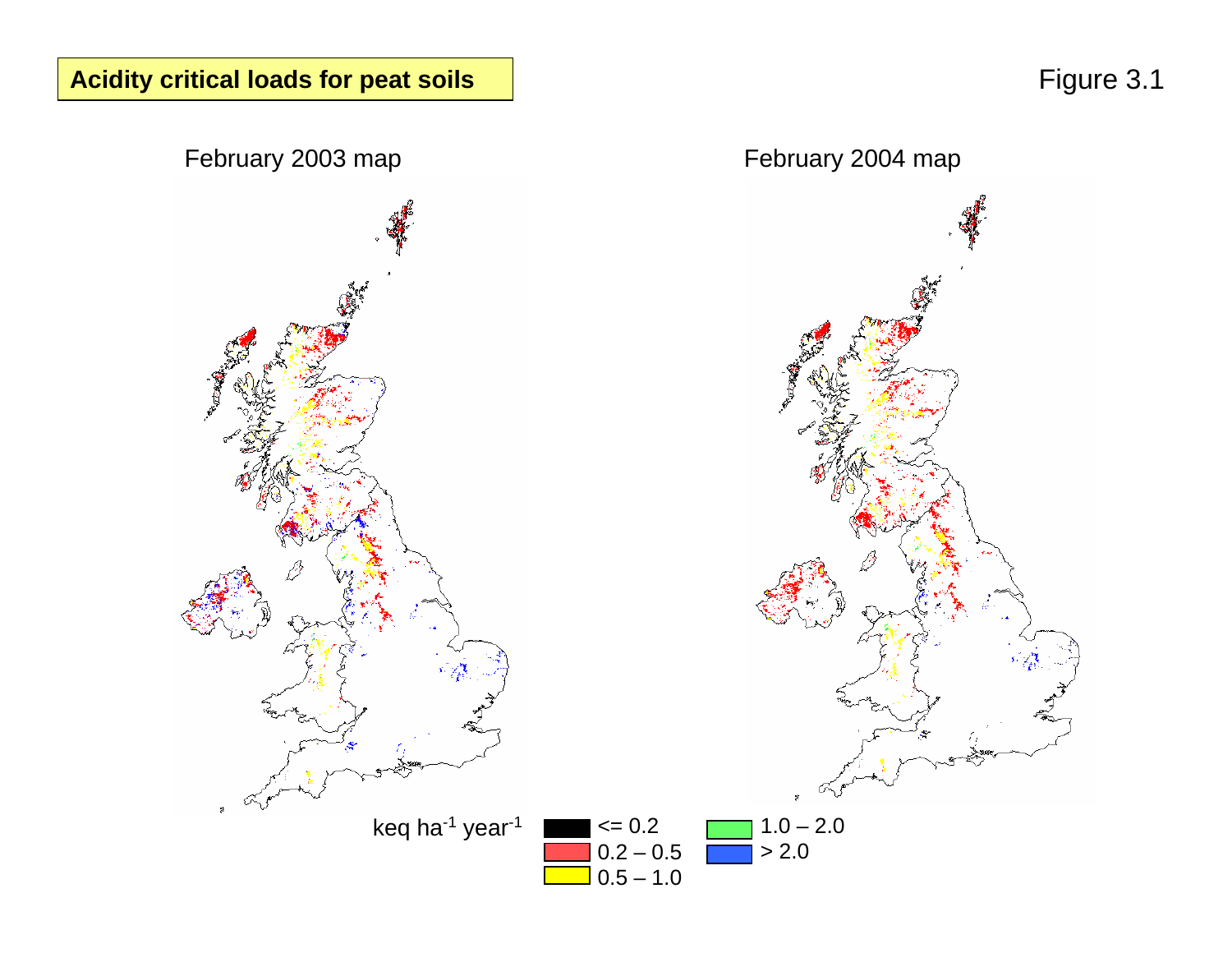### **Acidity critical loads (simple mass balance) for woodland broad habitats** Figure 3.2

Coniferous woodland broad habitat: managed areas only



0.5 – 1.0

Broadleaved, mixed & yew woodland broad habitat: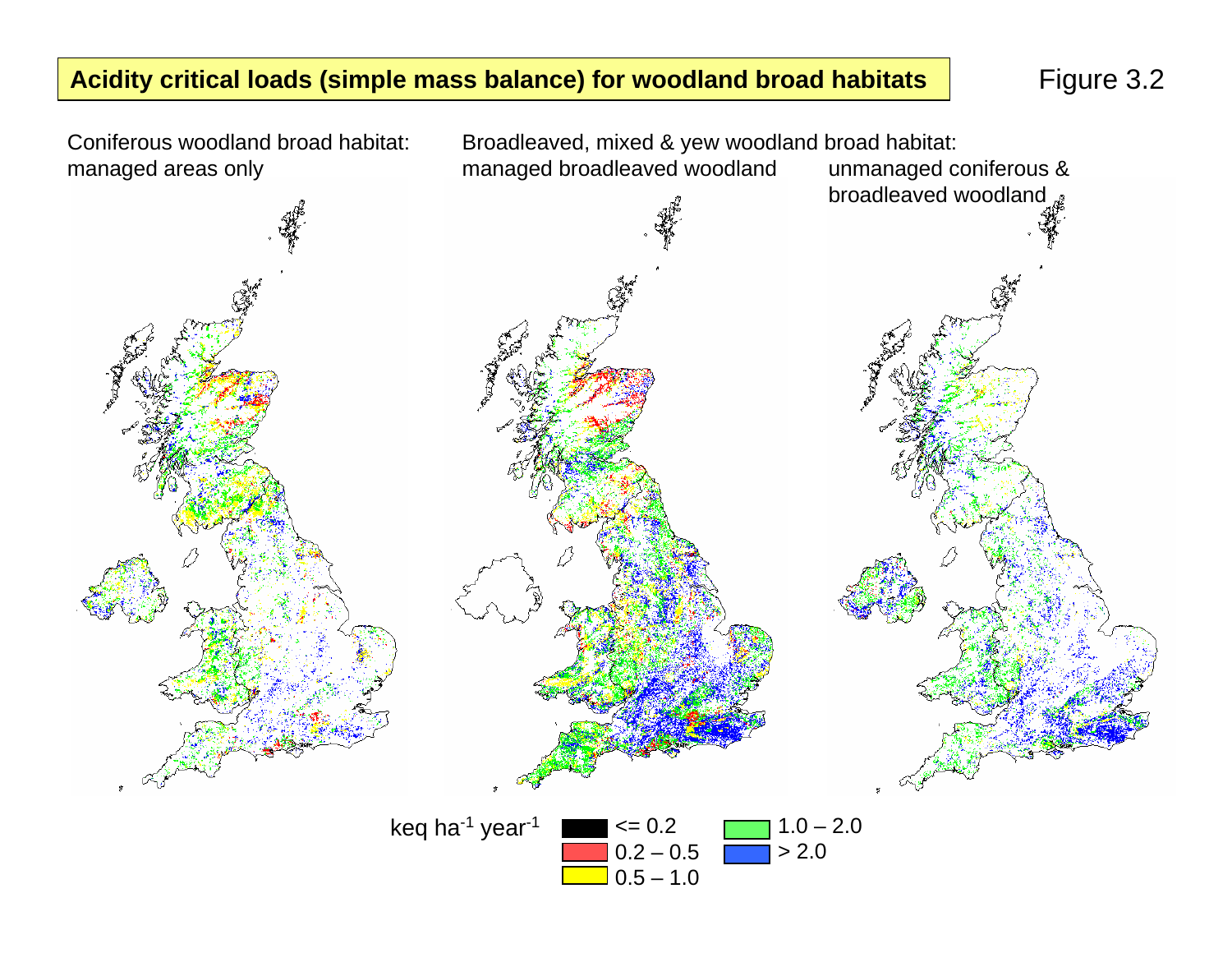The acidity critical loads function (CLF) **Figure 4.1** Figure 4.1

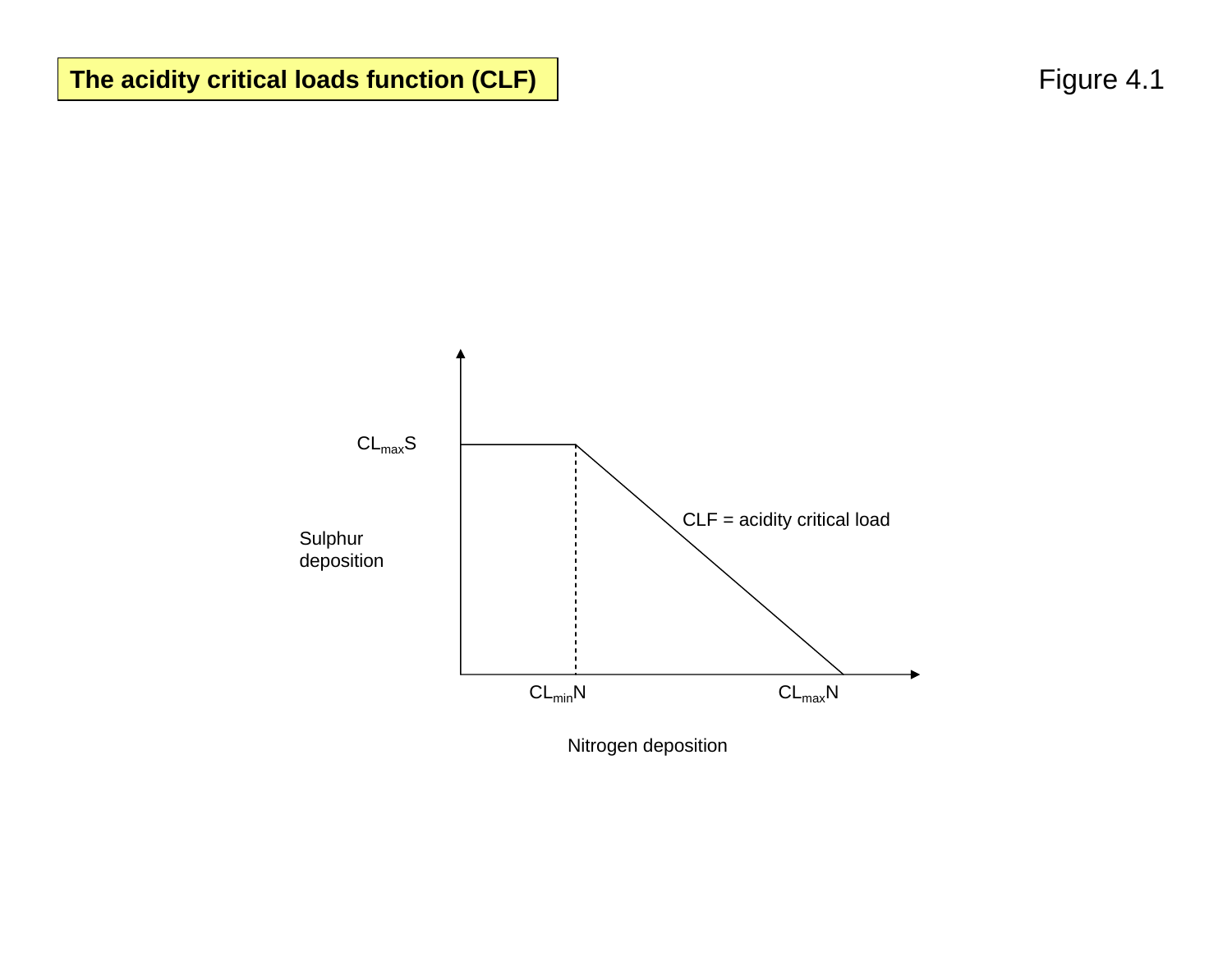# **Maximum critical loads of sulphur (CL<sub>max</sub>S) for woodland broad habitats | Figure 4.2**



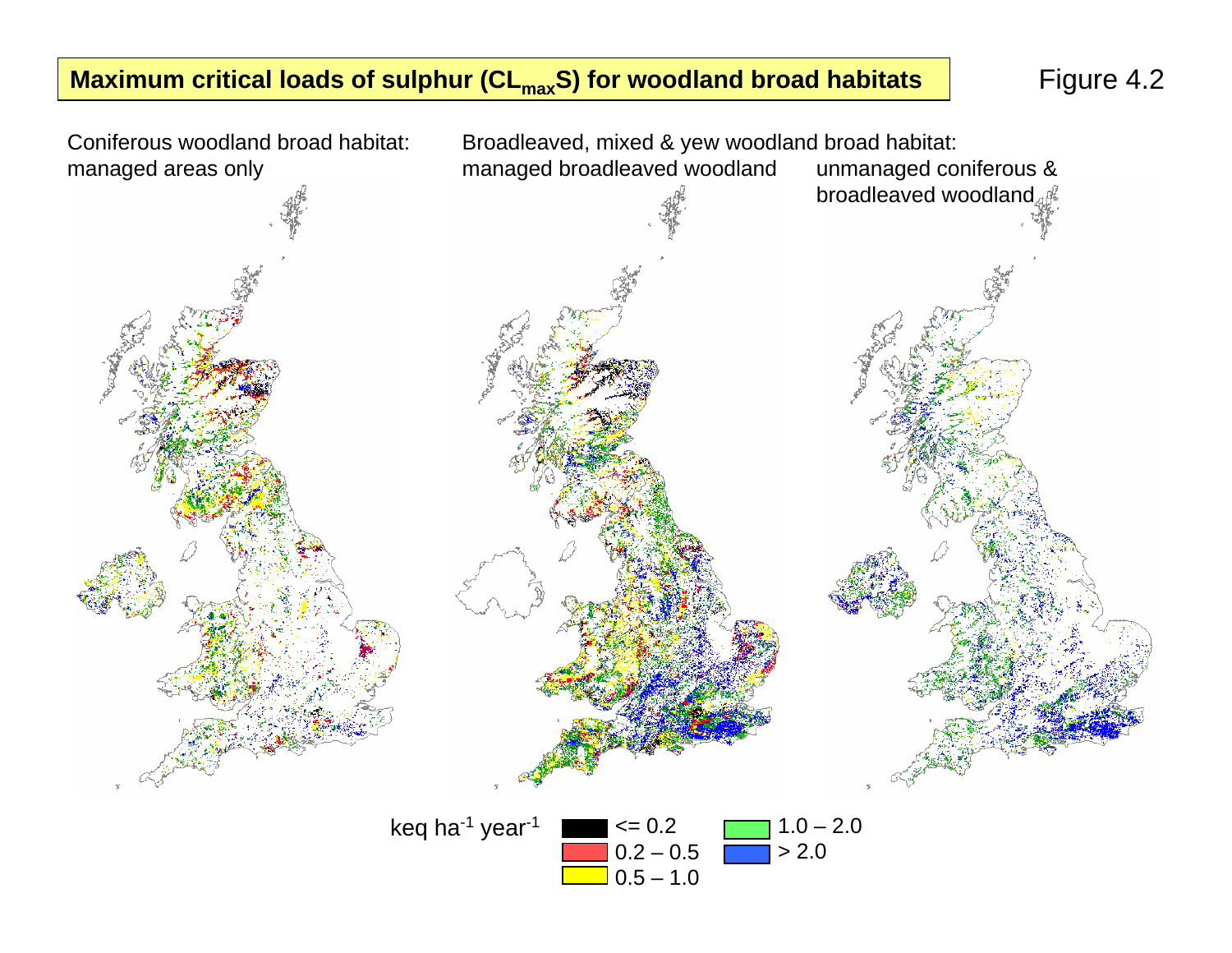# **Maximum critical loads of nitrogen (CL<sub>max</sub>N) for woodland broad habitats** Figure 4.3

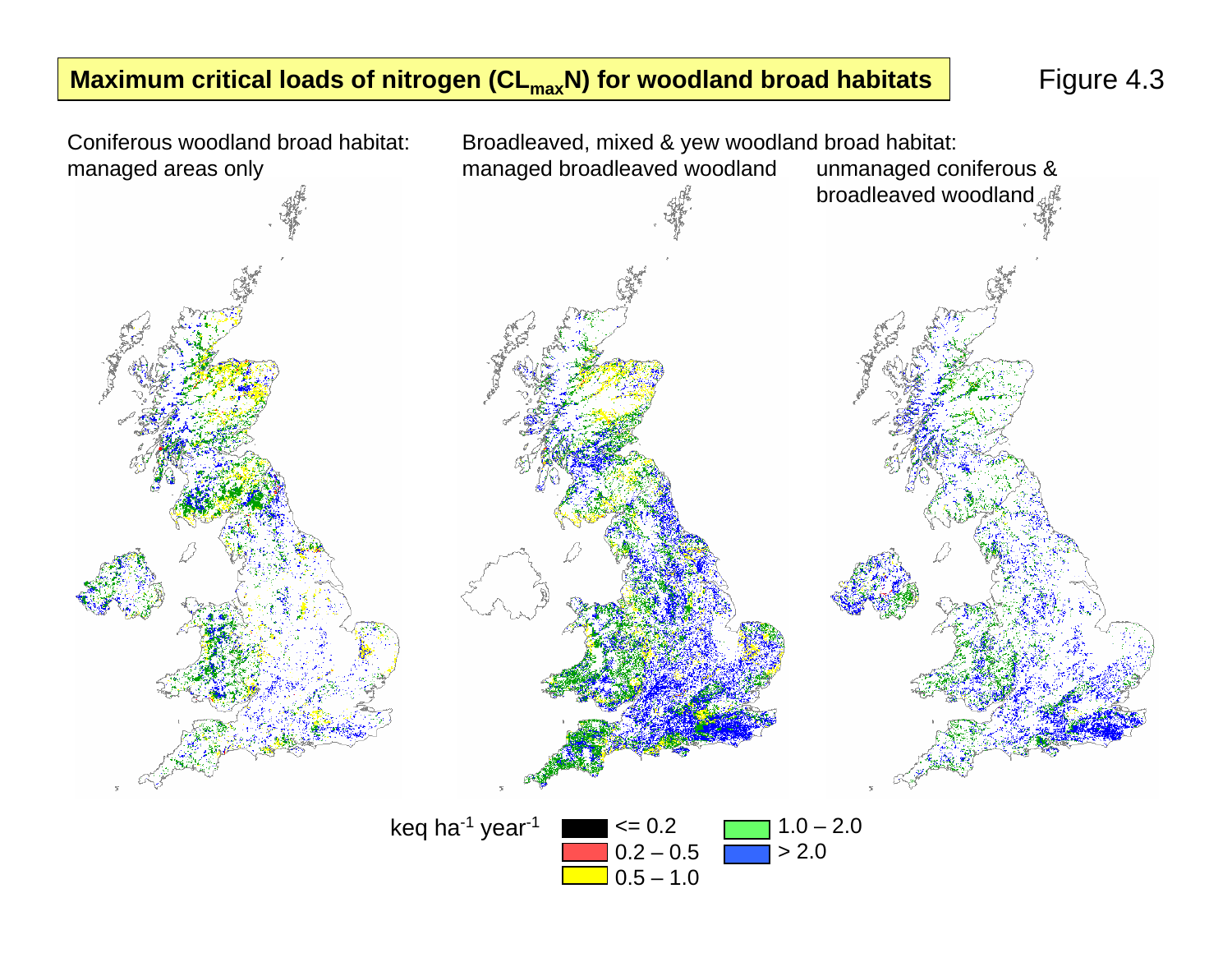# **Acidity critical loads for freshwaters (standing waters & streams)** Figure 5.1

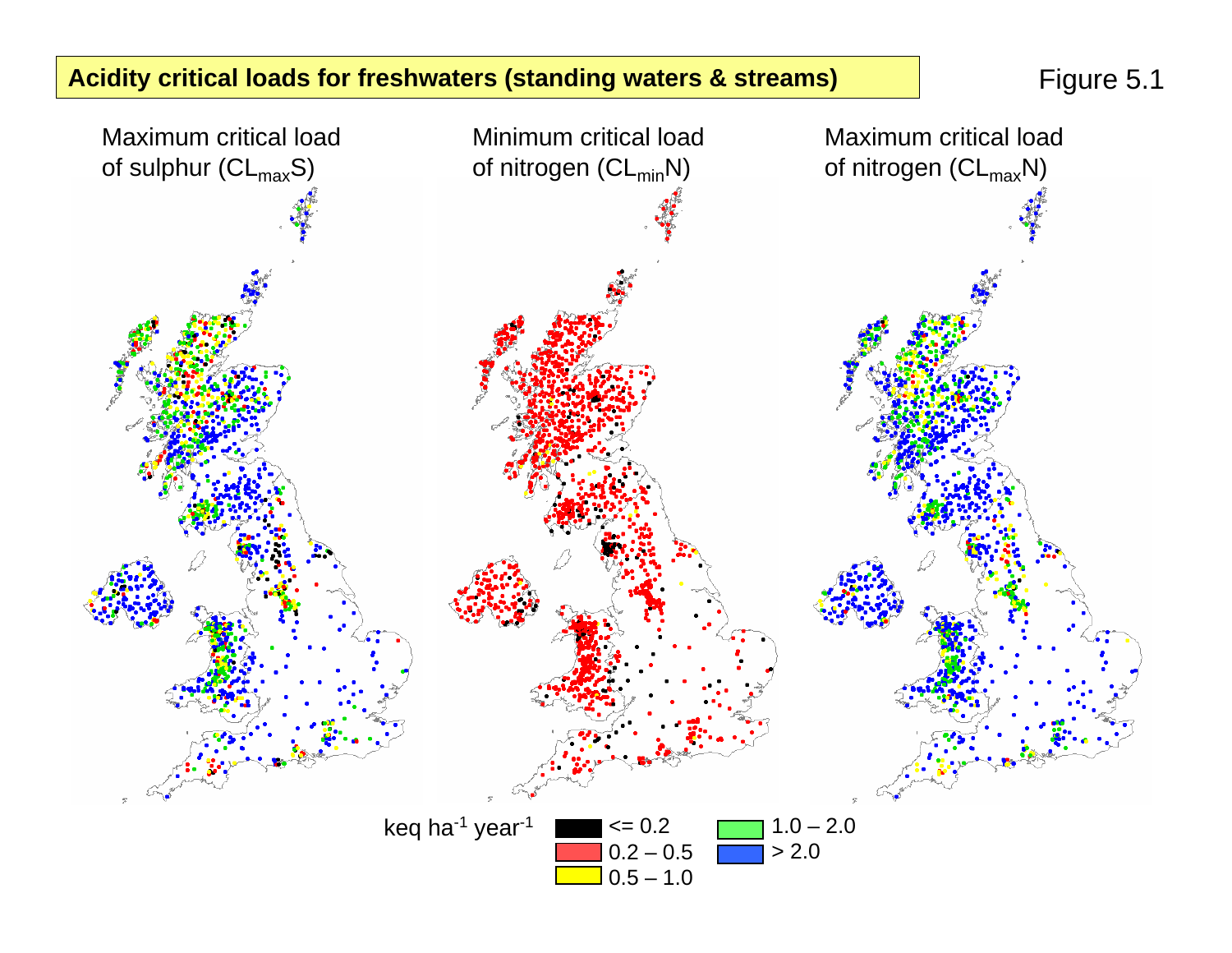**Time series output of surface water ANC concentration at Loch Grannoch, Galloway, from pre-acidification (1850) through the present and into the future under three assumed deposition reduction scenarios.**



Figure 7.1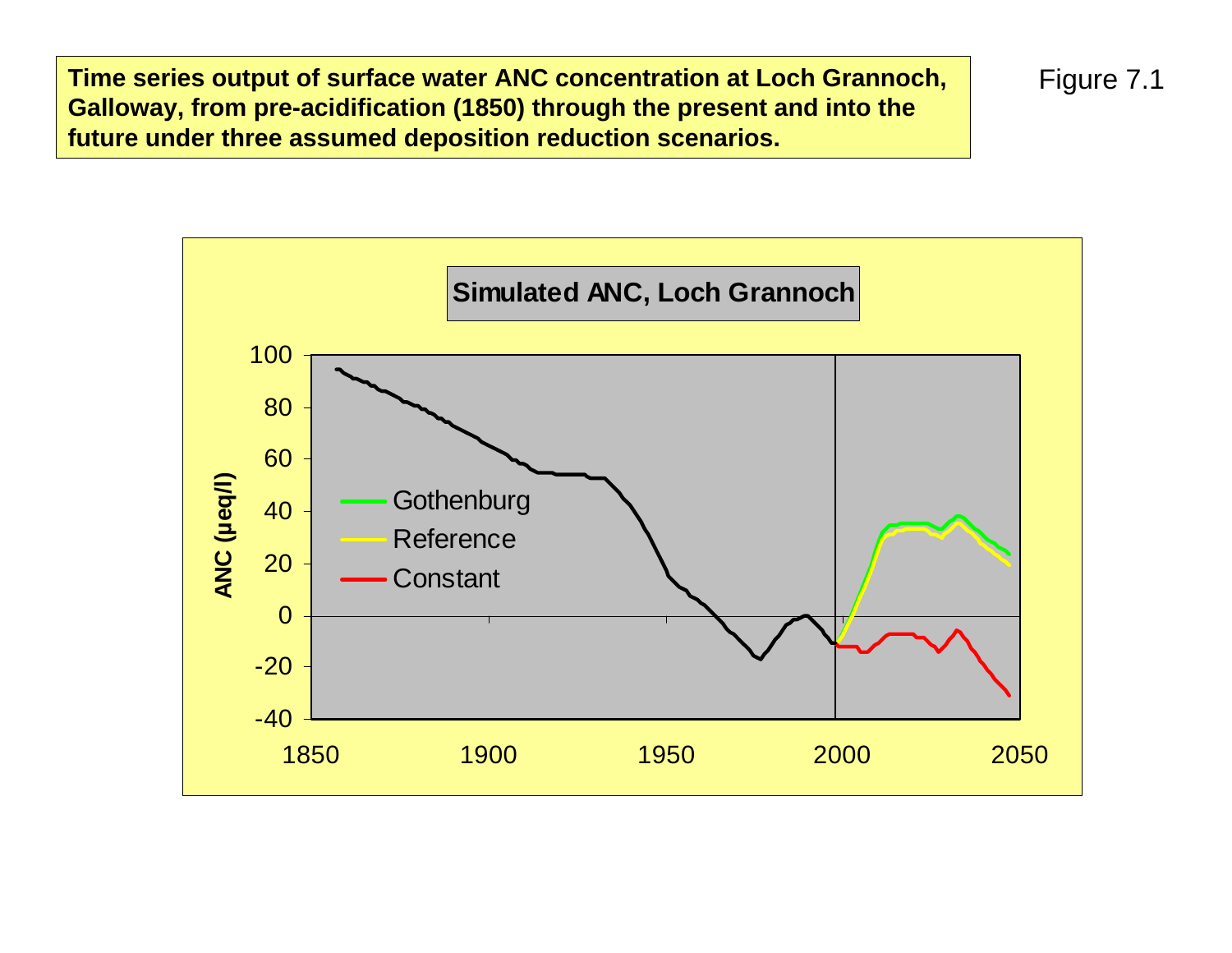**Exceedance of acidity critical loads for freshwaters (based on ANC<sub>crit</sub>= 20ueq l-1) by acid deposition for 1998-2000 and the seven regions (black circles) modelled with MAGIC**

> 1.0



# Figure 7.2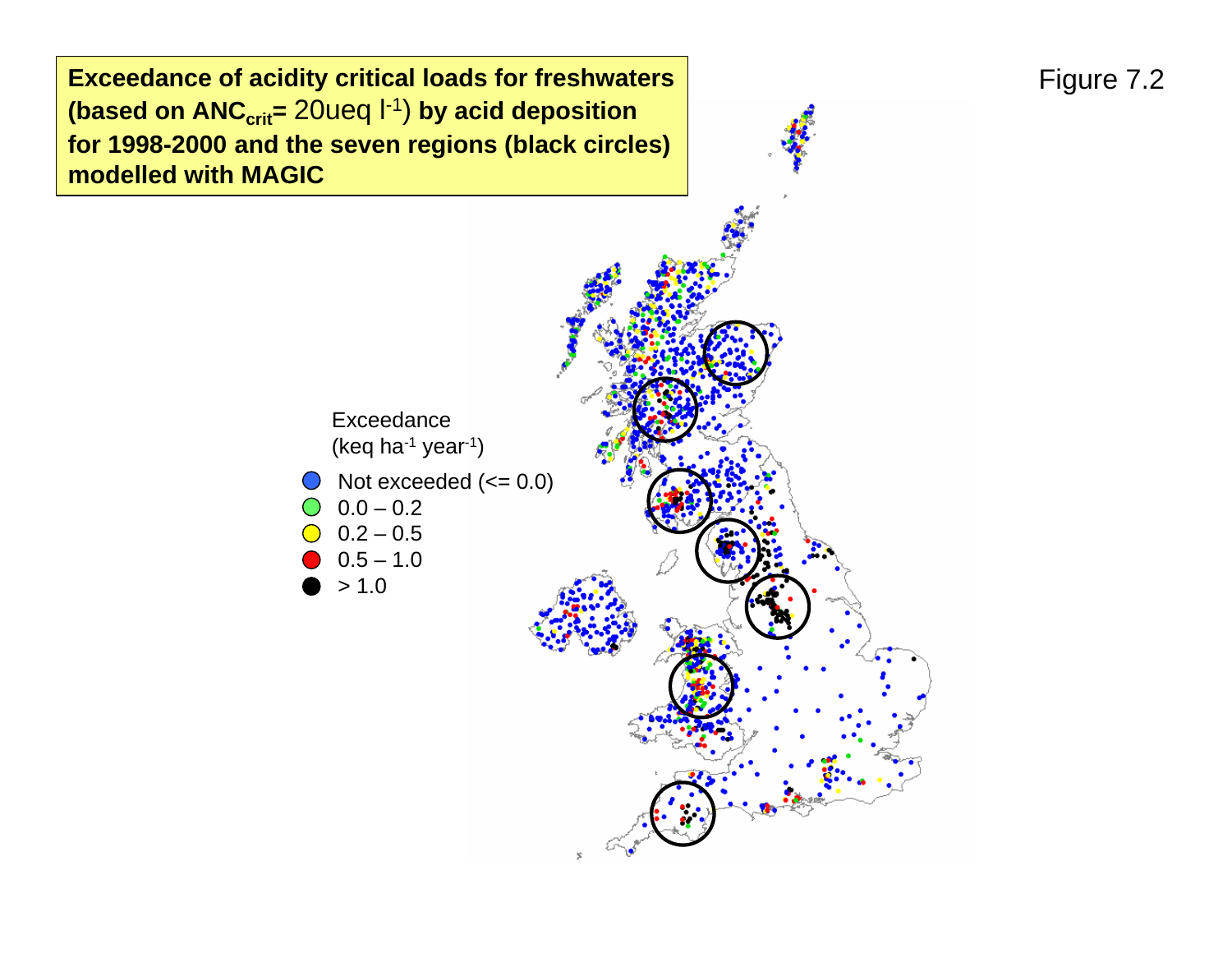Figure 7.3



Example of a critical load function and target load function with respect to S and N deposition (meg m-2 yr<sup>-1</sup>) for a hypothetical ecosystem. Such functions are used by the Integrated Assessment Models for calculation of optimal deposition reduction scenarios. Emission reductions must be achieved at some future time to achieve the target chemistry (critical limit) at some (unknown) point in the future. The target load function requires specification of the timing of emission reductions to achieve the critical limit in a given year.